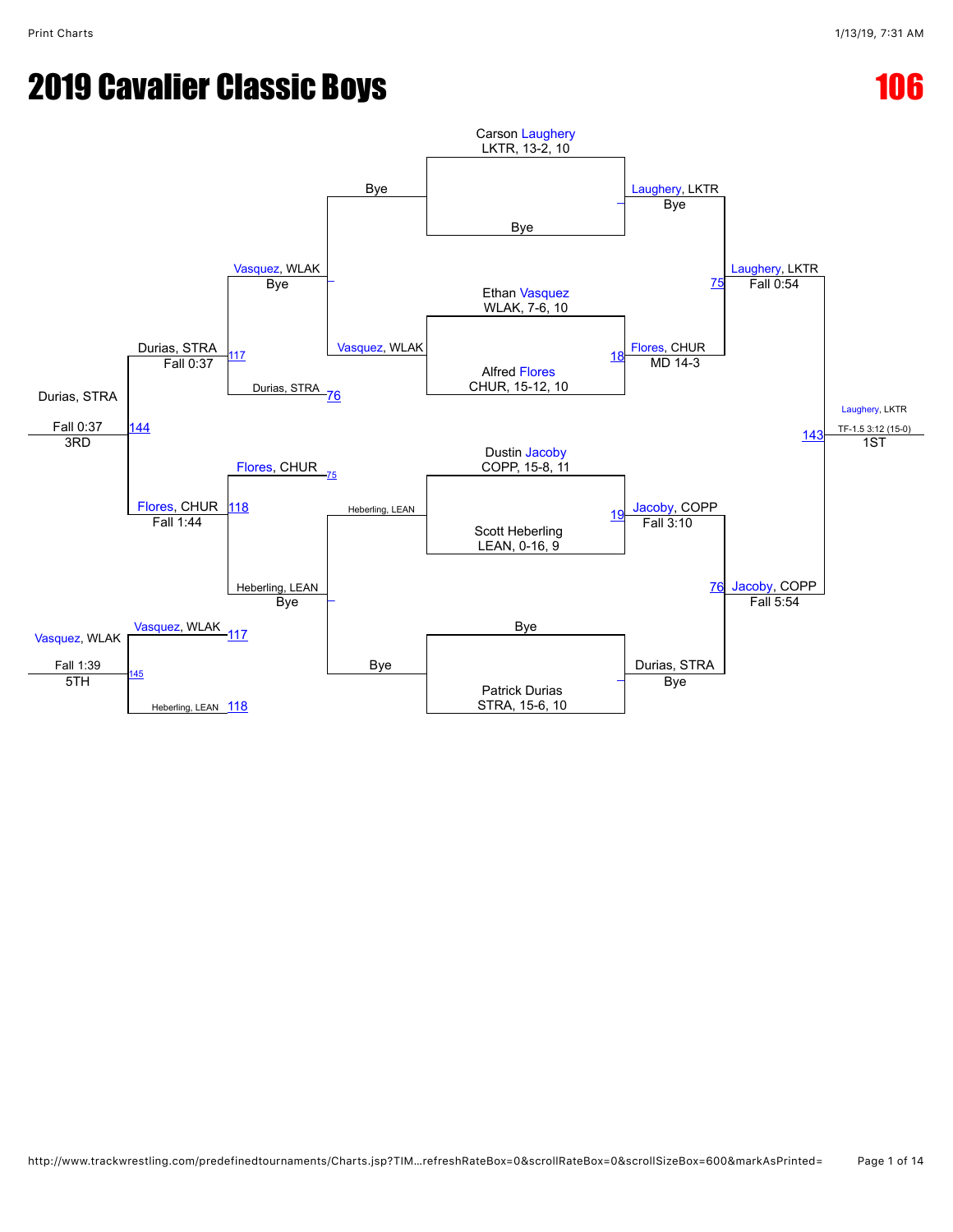

Phillip [McNair,](javascript:viewProfile(47967076)) CHUR, 10-17, 11 **4TH**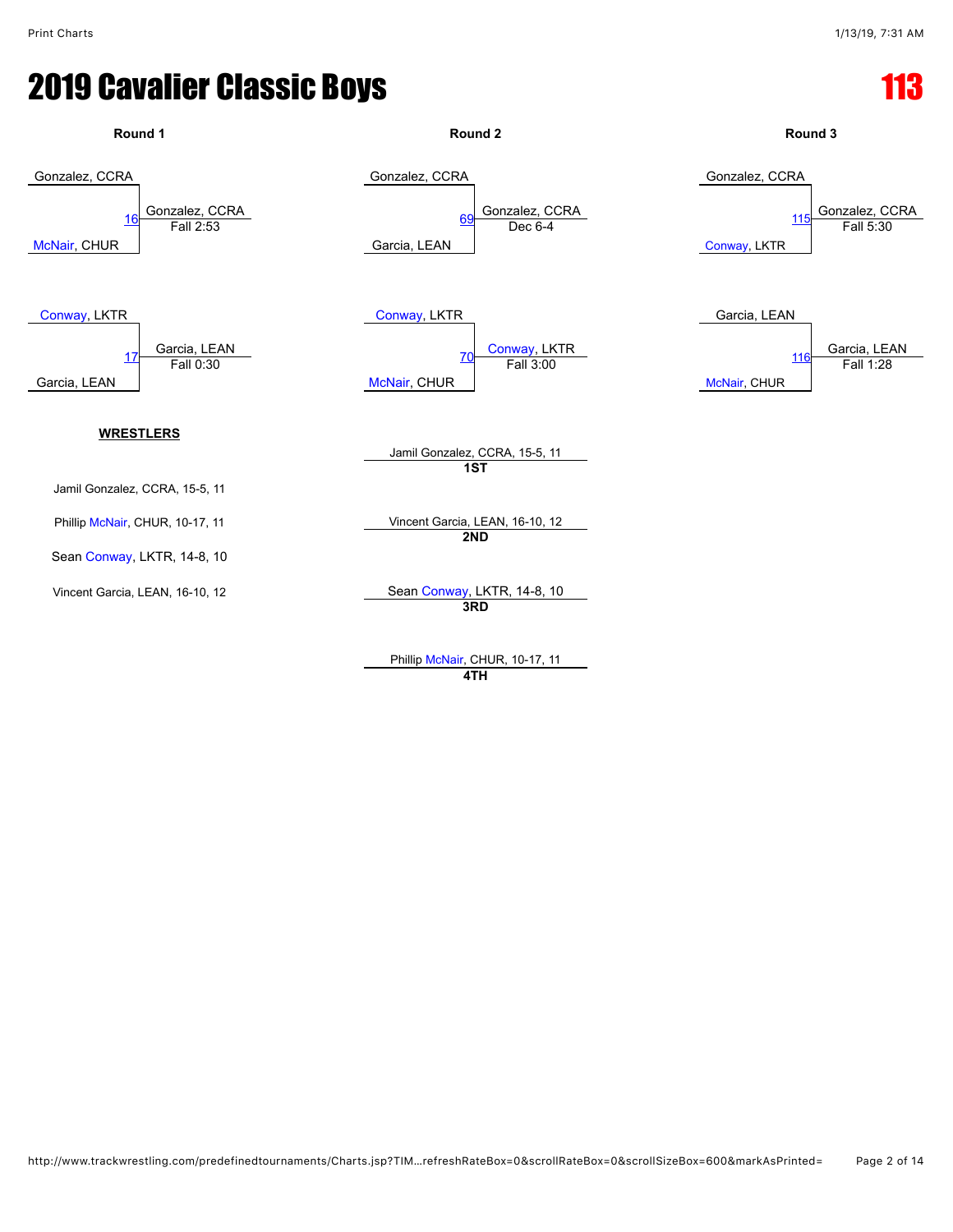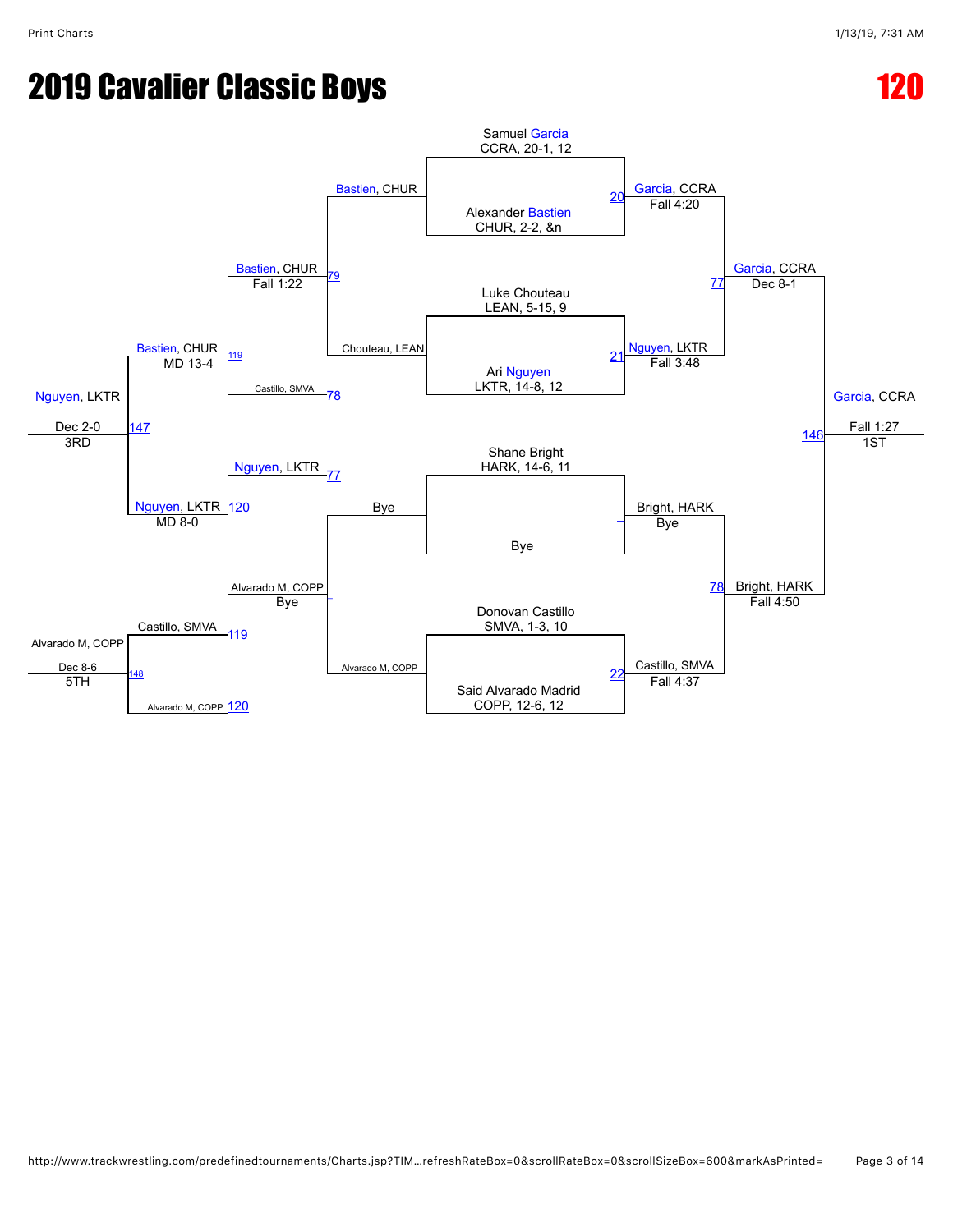**Round 1** [Hunter](javascript:viewProfile(973710009)), LEAN [Aoueille](javascript:viewProfile(72845096)), LKTR Fernandez, SMVA [Vandiver,](javascript:viewProfile(908383132)) COPP Jackson [Aoueille](javascript:viewProfile(72845096)), LKTR, 14-5, 12 [Aoueille,](javascript:viewProfile(72845096)) LKTR [12](javascript:openBoutSheet(1,) [Vandiver,](javascript:viewProfile(908383132)) COPP and [13](javascript:openBoutSheet(2,) **and 13 13 13 13 13 13 13T 141 11 15T Round 2** Gutierrez, CCRA [Vandiver,](javascript:viewProfile(908383132)) COPP [Hunter,](javascript:viewProfile(973710009)) LEAN [Hunter,](javascript:viewProfile(973710009)) LEAN Jakolie [Hunter,](javascript:viewProfile(973710009)) LEAN, 19-8, 12 [Vandiver](javascript:viewProfile(908383132)), COPP [54](javascript:openBoutSheet(3,) Fernandez, SMVA [55](javascript:openBoutSheet(4,) Dec 7-2 Fall 1:36 **2ND Round 3** Gutierrez, CCRA Gutierrez, CCRA [Aoueille](javascript:viewProfile(72845096)), LKTR [Aoueille](javascript:viewProfile(72845096)), LKTR James [Vandiver](javascript:viewProfile(908383132)), COPP, 4-6, 9 Fernandez, SMVA [71](javascript:openBoutSheet(5,) [Vandiver,](javascript:viewProfile(908383132)) COPP [72](javascript:openBoutSheet(6,) Fall 1:05 Fall 3:32 **3RD Round 4** Gutierrez, CCRA [Aoueille](javascript:viewProfile(72845096)), LKTR<br>Fall 1:37 [Hunter,](javascript:viewProfile(973710009)) LEAN [Hunter,](javascript:viewProfile(973710009)) LEAN<br>
Fall 1:21 **Damon Gutierrez, CCRA, 14-5, 10** [Aoueille,](javascript:viewProfile(72845096)) LKTR  $11$ [Vandiver](javascript:viewProfile(908383132)), COPP [112](javascript:openBoutSheet(8,) Fall 1:37 Fall 1:21 **4TH Round 5** Gutierrez, CCRA [Hunter,](javascript:viewProfile(973710009)) LEAN [Aoueille](javascript:viewProfile(72845096)), LKTR [Aoueille](javascript:viewProfile(72845096)), LKTR Jorge Fernandez, SMVA, 0-4, 10 [Hunter](javascript:viewProfile(973710009)), LEAN 13 Fernandez, SMVA [140](javascript:openBoutSheet(10,) Fall 0:48 Fall 1:21 **5TH**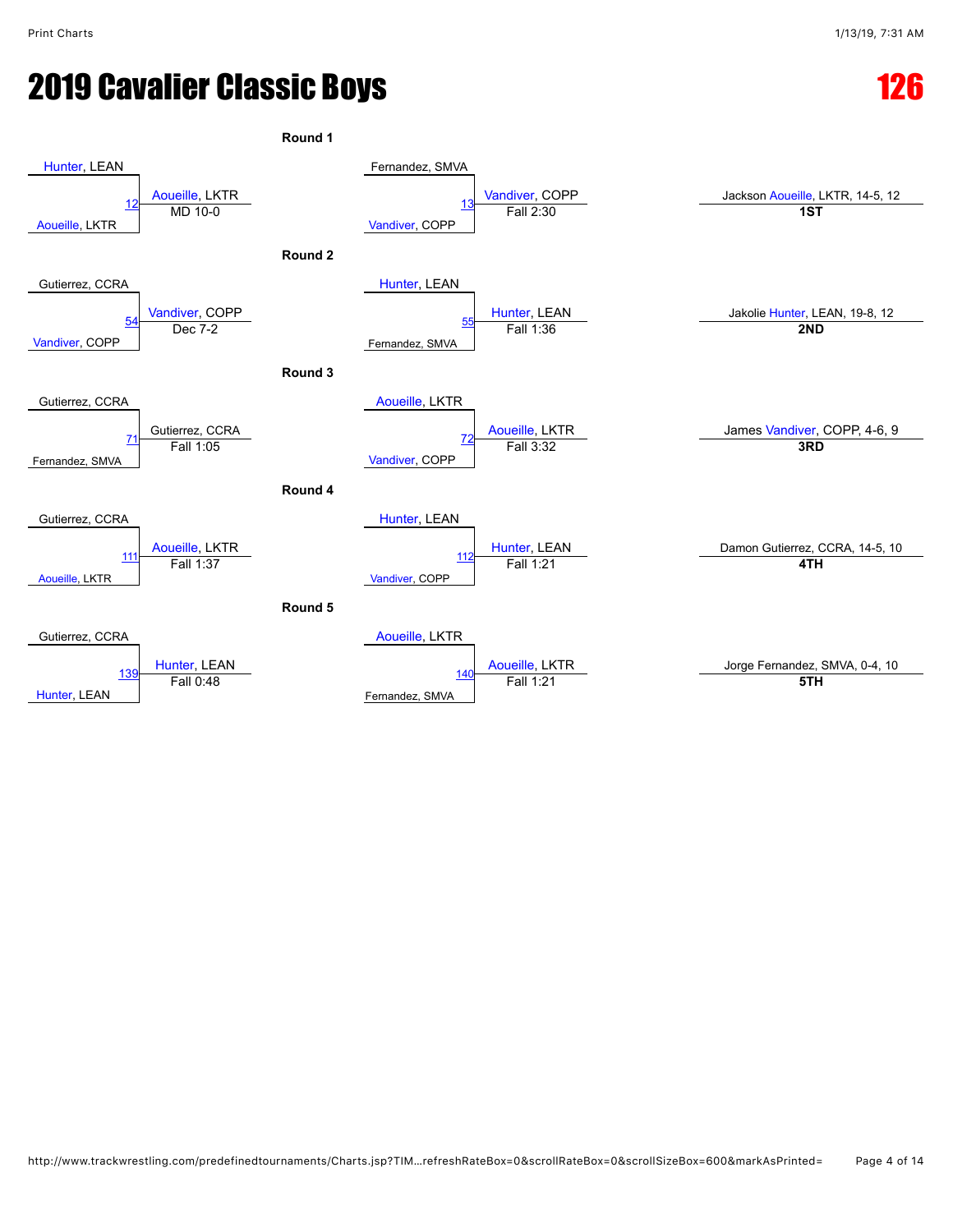## **2019 Cavalier Classic Boys 132 2019 Cavalier Classic Boys**

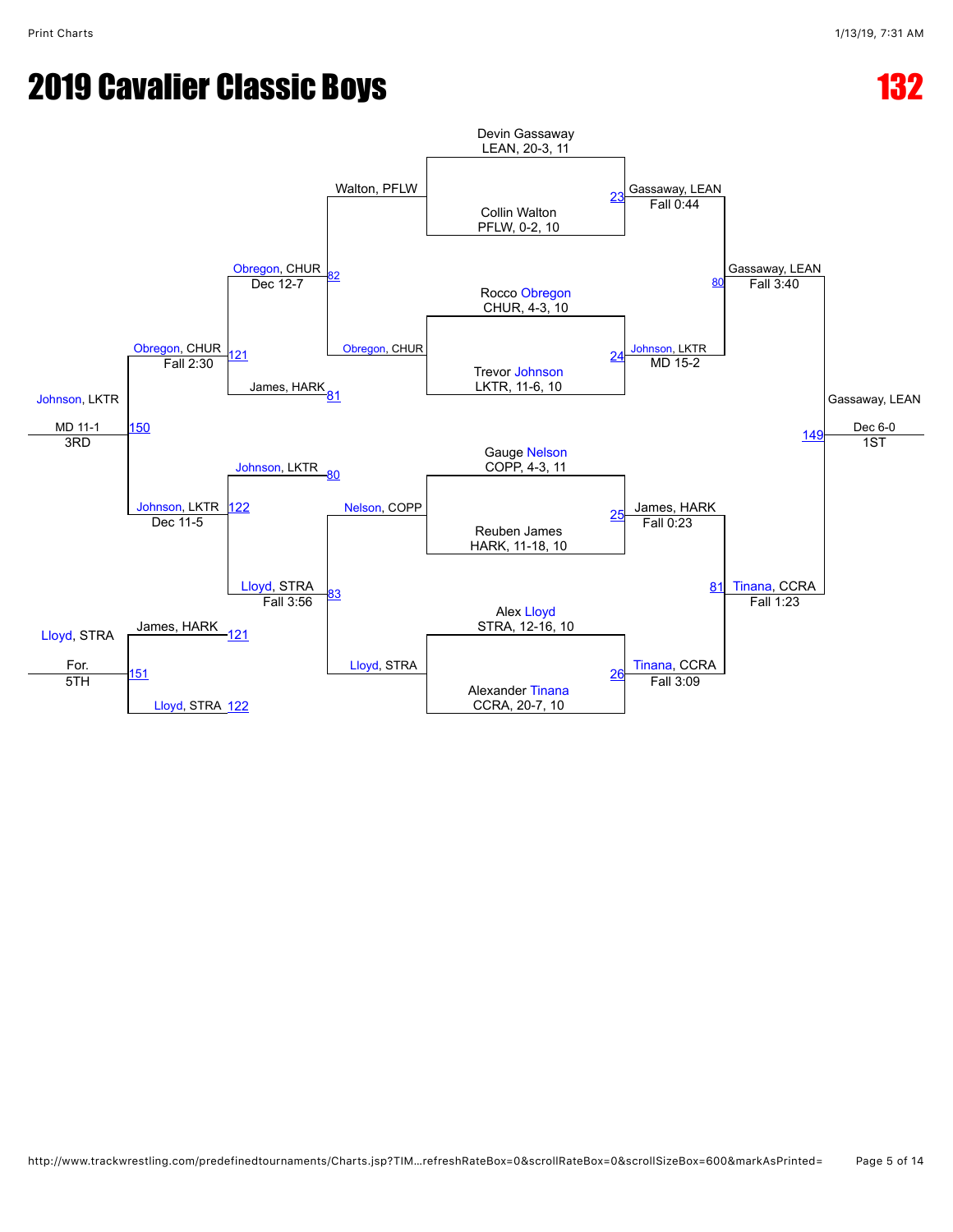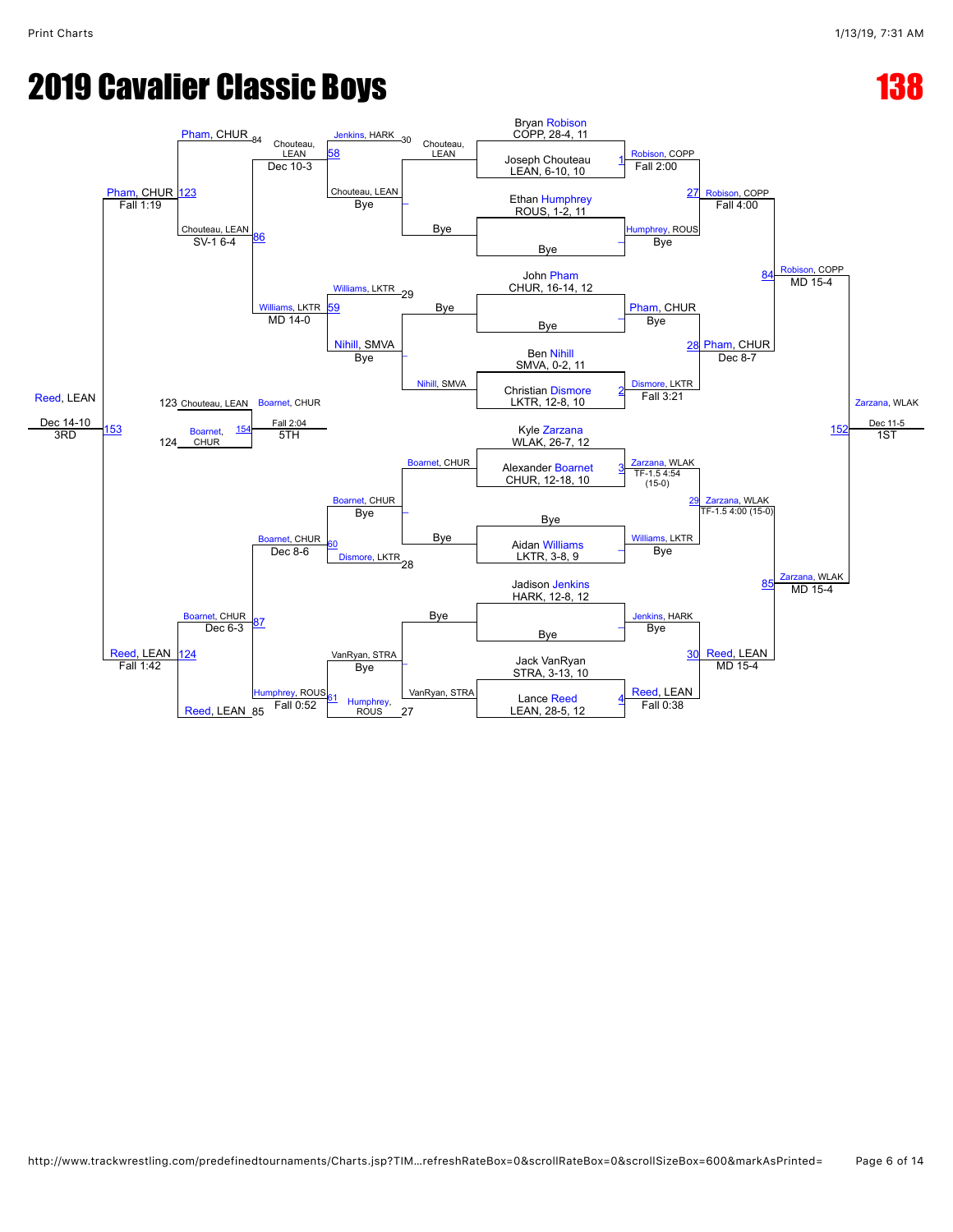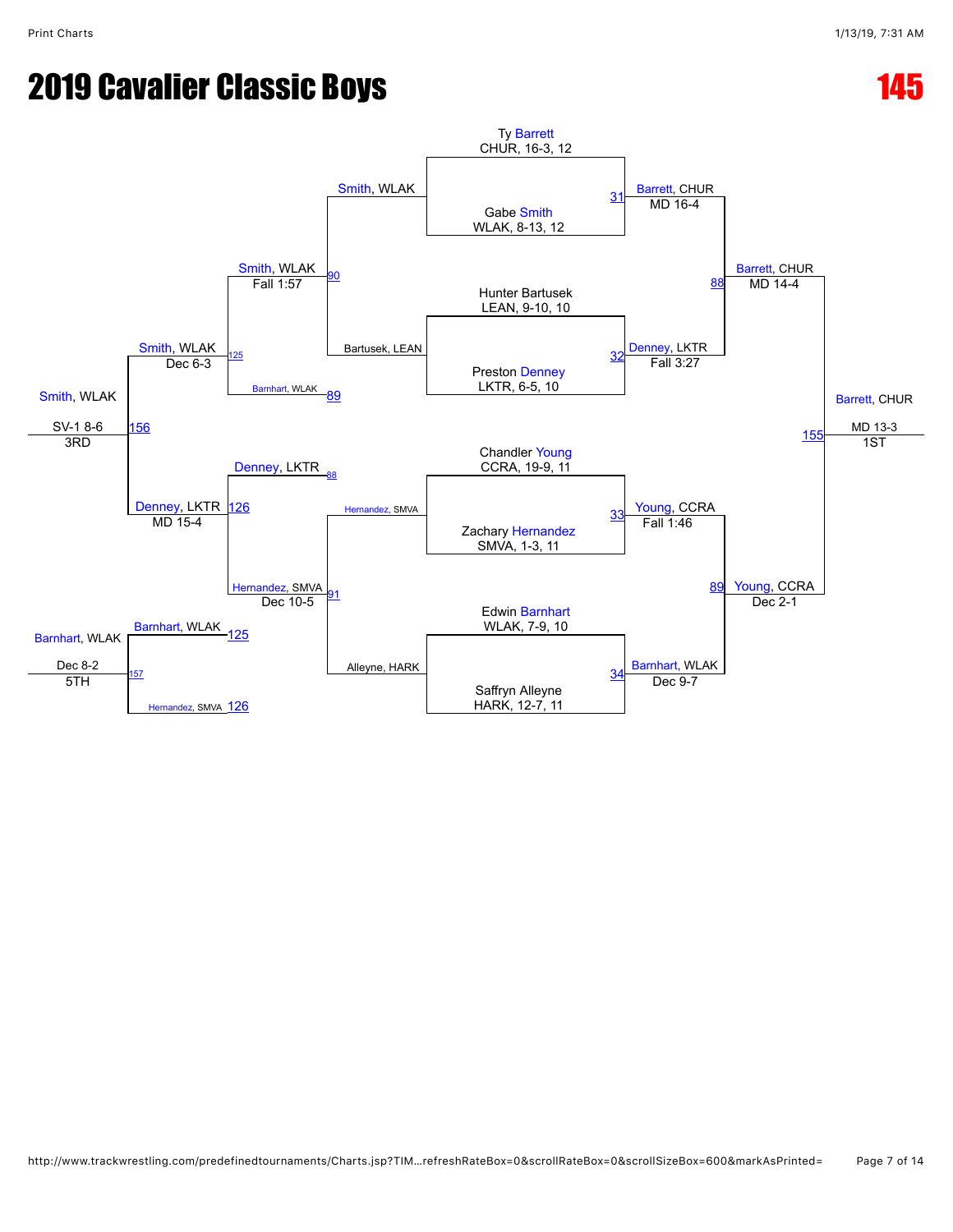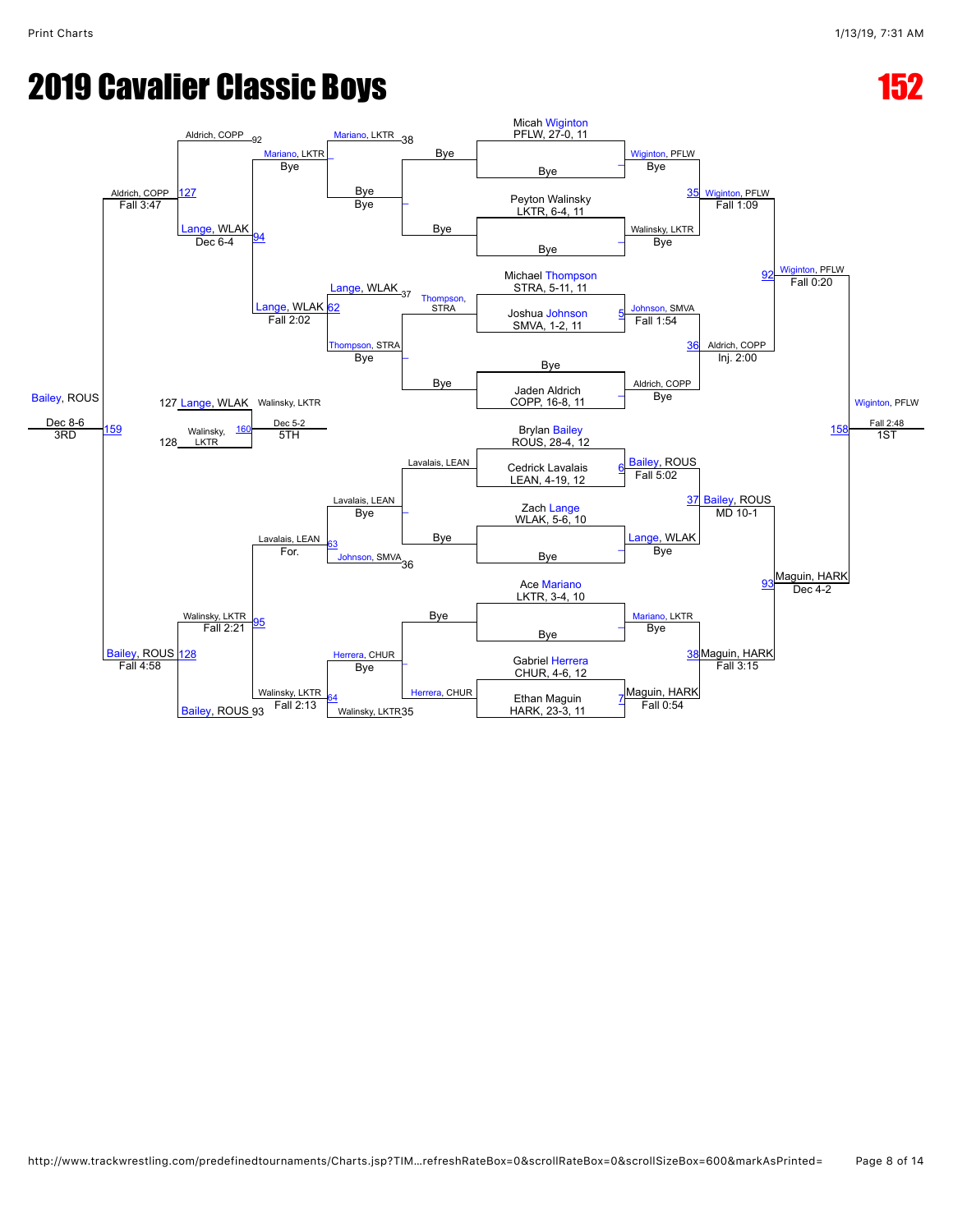## **2019 Cavalier Classic Boys 160 Automatic Property 160 Automatic Property 160 Automatic Property 160 Automatic Property 160 Automatic Property 160 Automatic Property 160 Automatic Property 160 Automatic Property 160 Automa**

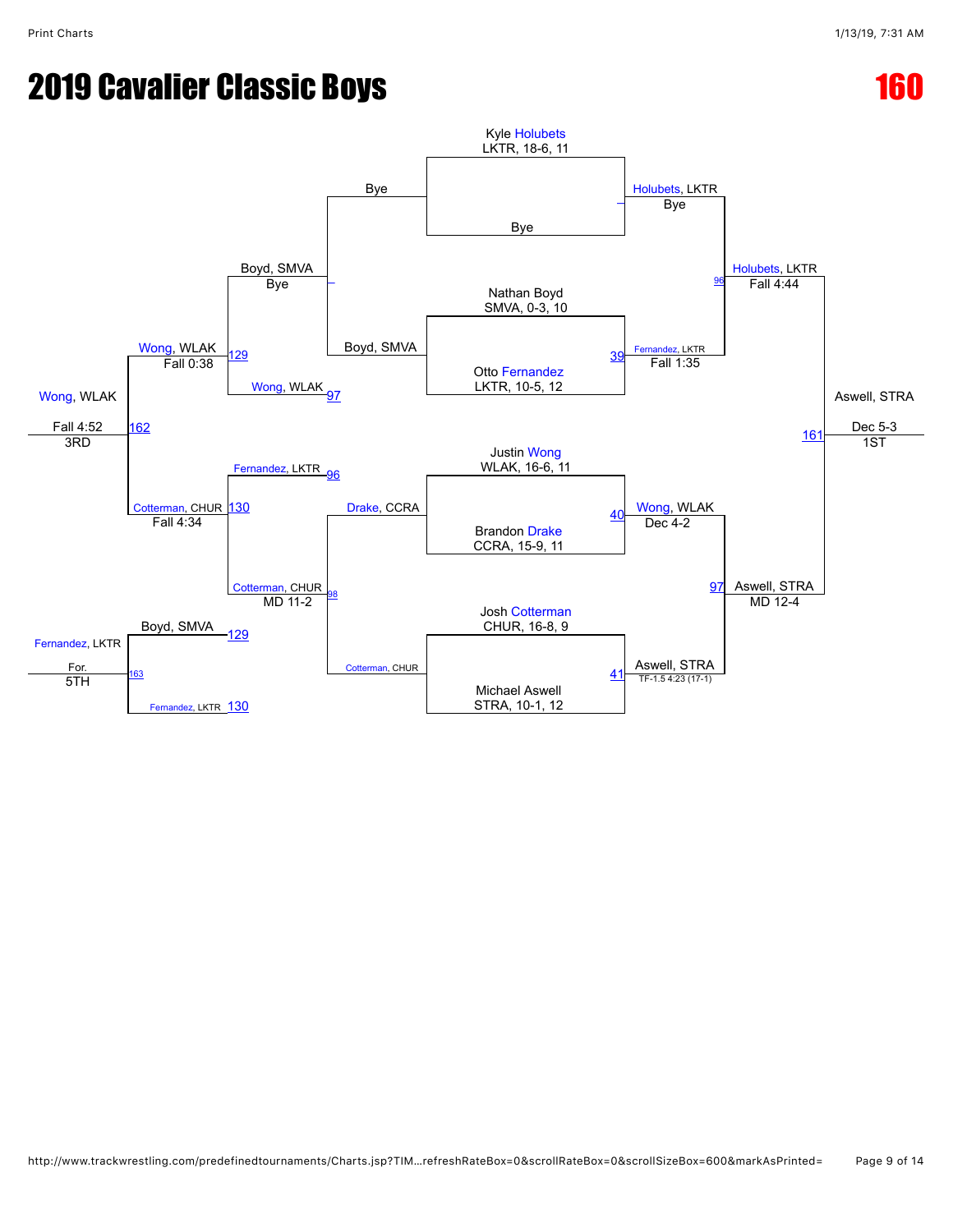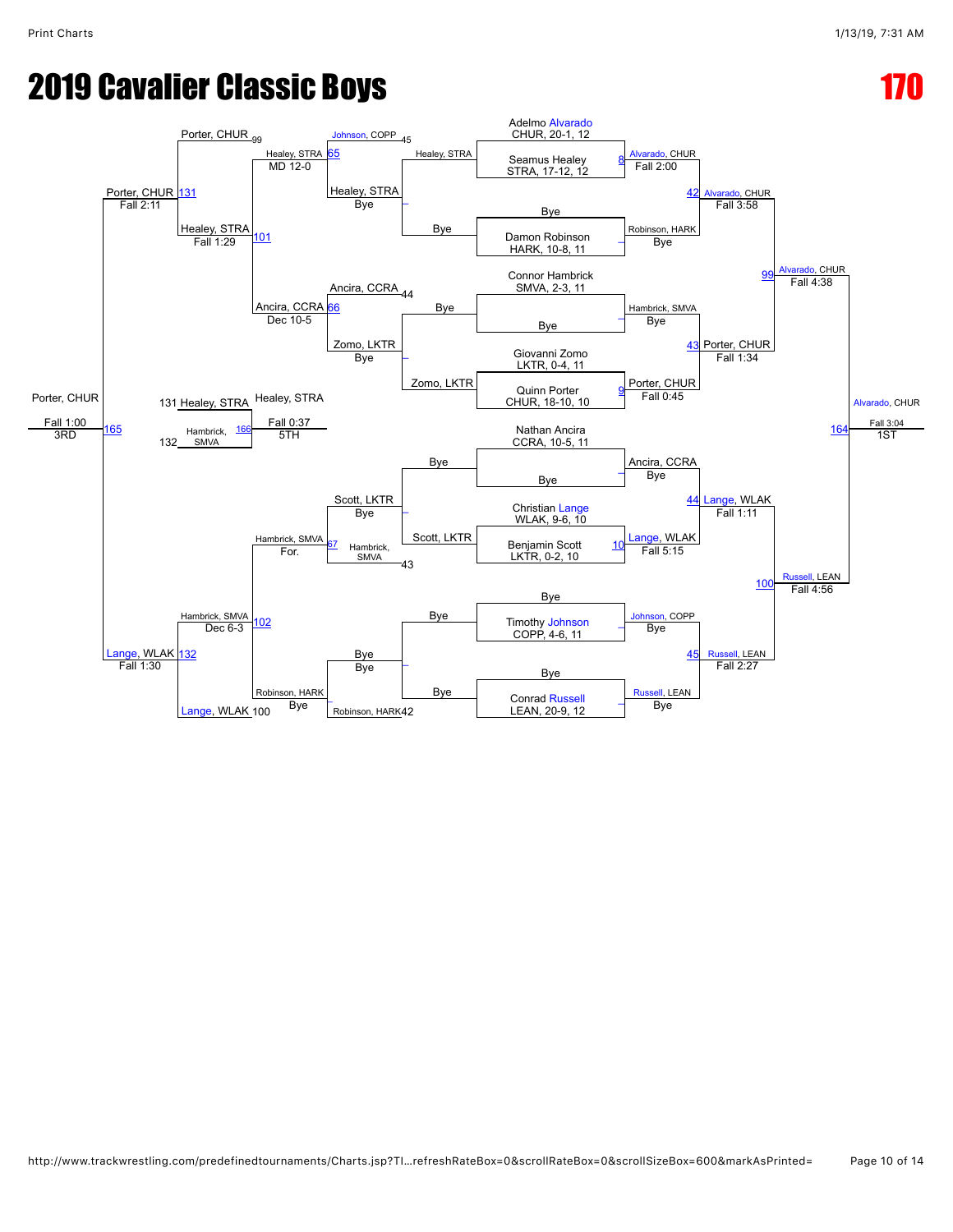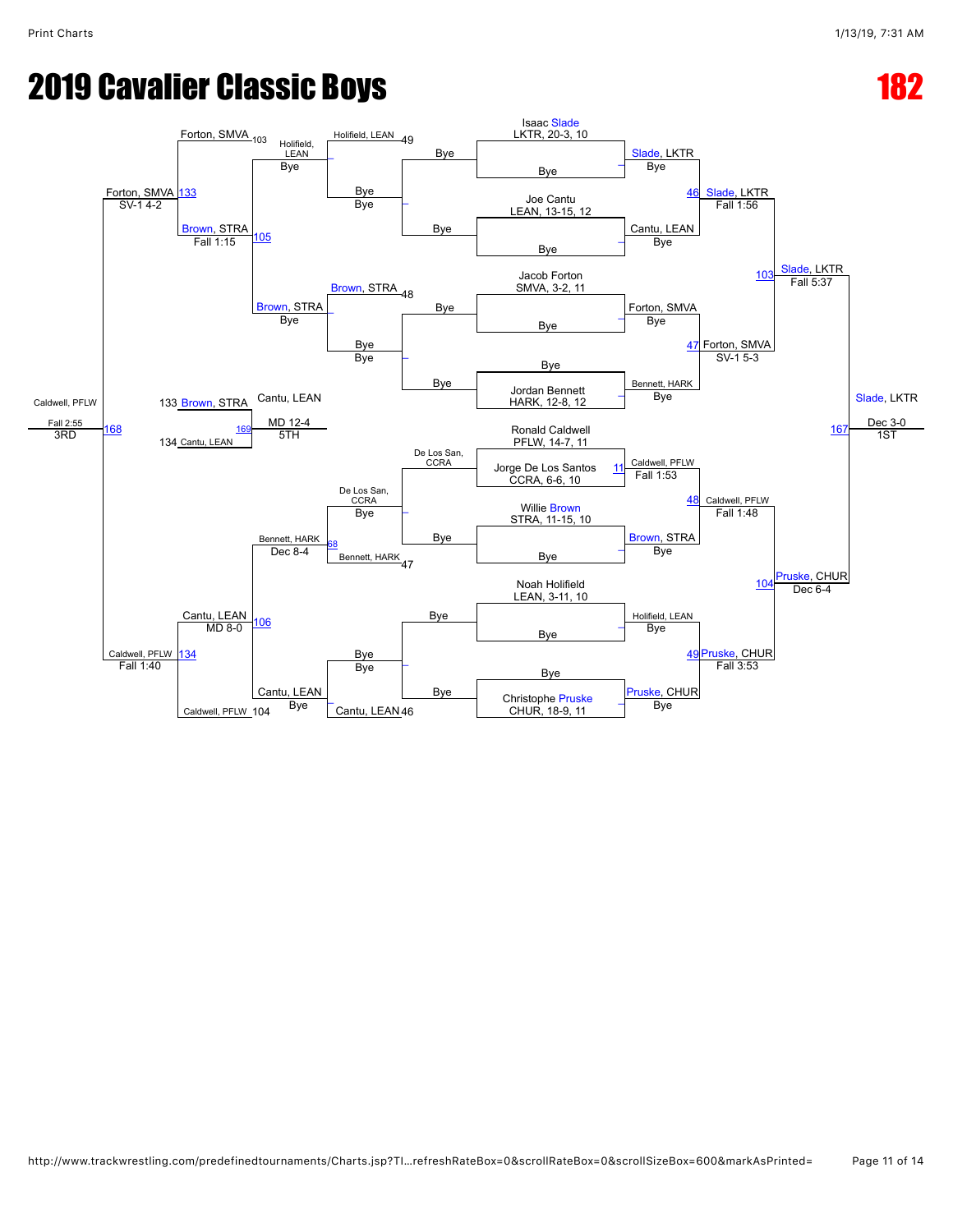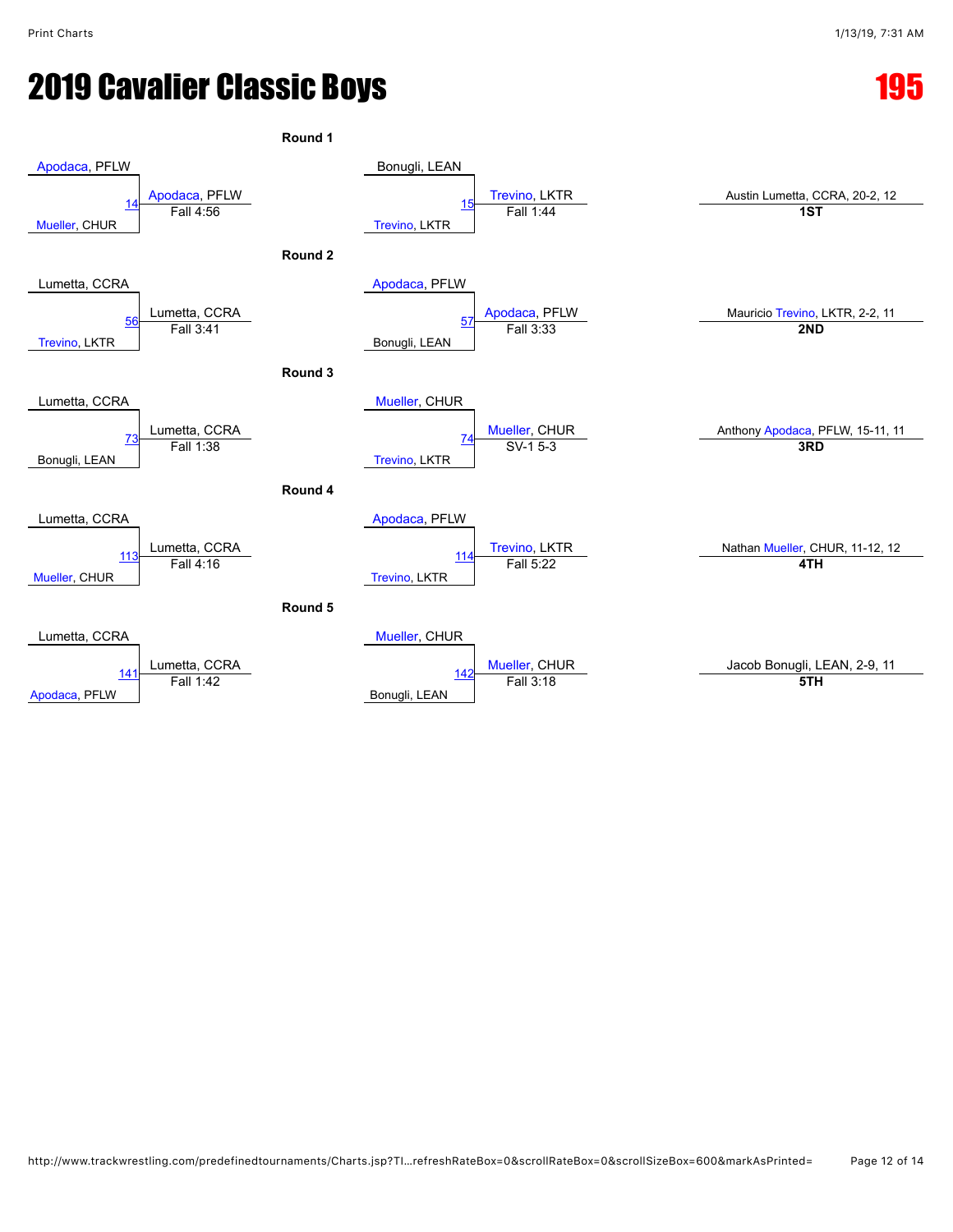## **2019 Cavalier Classic Boys 22019 Cavalier Classic Boys**